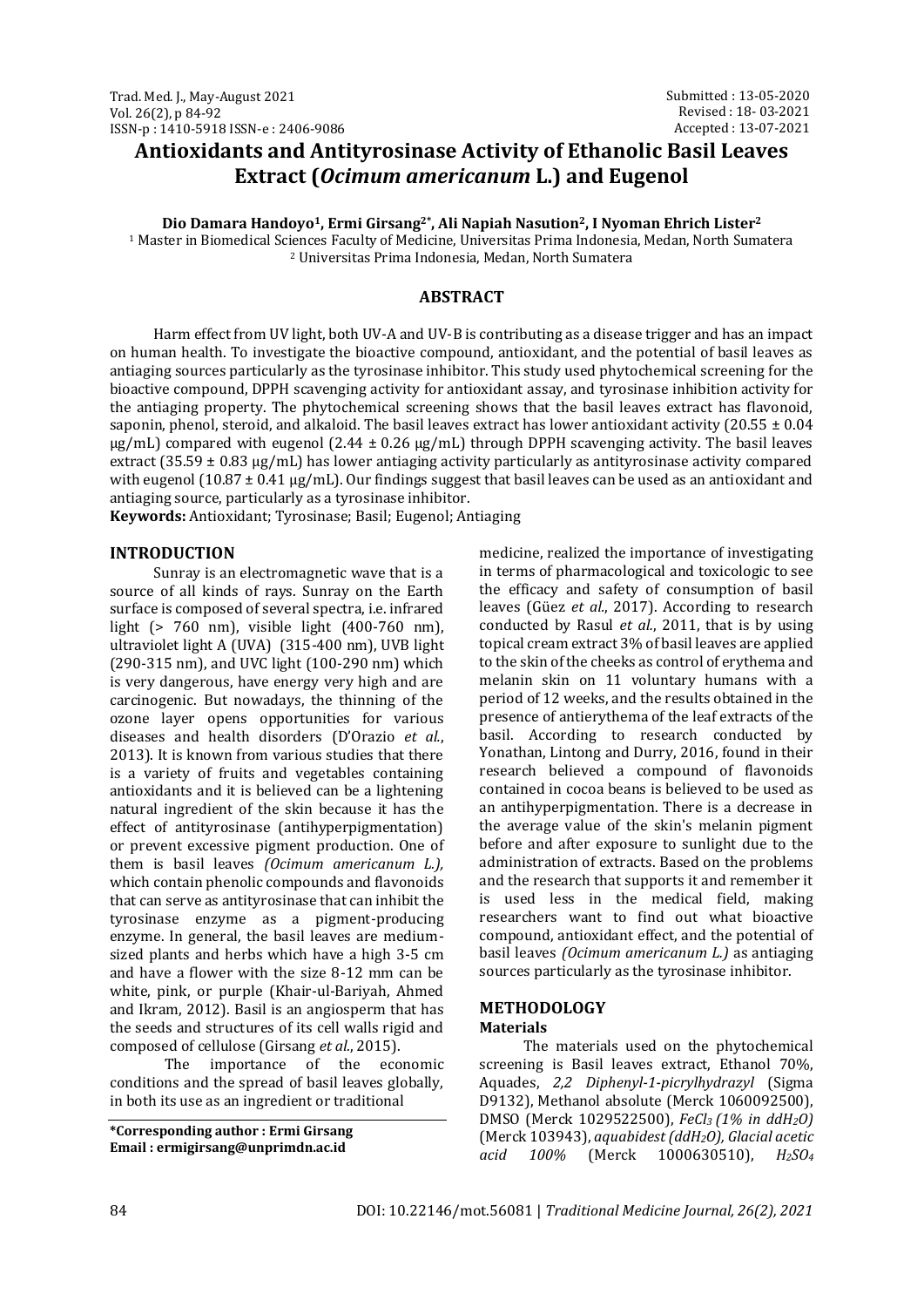(Merck 1007310510), *1 N HCl* (Merck 109057), *2 N HCl* (Merck 1090631000), *Amil alcohol* (Merck 1009751000), *Vanillin* (Sigma-Aldrich, W310727), *Mg/Zn powder* (Merck 1058151000, 1087560250), *Dragendorff Reagent (potassium iodide* (Merck 207969), *bismuth nitrate Merck 248592), Potassium dihydrogen phosphate* (Merck 104873)*, Dipotassium hydrogen phosphate* (Merck 105104), *Tyrosinase from Mushroom* (Sigma T3824), *L-DOPA (3,4-Dihydroxy-L-phenylalanine)* (Sigma D9628), *Potassium Hydroxyl* (Sigma P5958)*.*

### **Methods**

### **Preparation of Basil Leaves Extract (BLE)**

Fresh basil leaves *(Ocimum americanum L.) were* obtained from the Cigugur Girang Village, Parongpong District, Bandung Regency. The plants were identified by herbarium staff, Department of Biology, School of Biological Science and Technology, Bandung Institute of Technology, Bandung, West Java, Indonesia. The fresh basil leaves were wet sorted then it was washed and dried using a food dehydrator and then into simplicia mashed to obtain simplicia basil leaves powder.

% Drying Shrinkage =  $\frac{weight of the dried simplicia}{\frac{1}{2} + \frac{1}{2} + \frac{1}{2}}$ weightof the freshbasilleaves x 100%

### **Preparation of** *Ocimum americanum L.* **extract**

This procedure was carried out by extraction using the technique of maceration using ethanol solvent 70%, the filtrate was accommodated every 24 hours until the filtrate turned colorless then ethanol filtrate 70% evaporated until ethanol 70% extract shaped paste was obtained.

### **Phytochemical Screening**

In this research, phytochemical screening had been conducted to determine the bioactive component found in extracts of basil leaves *(Ocimum americanum L.).* Identification of the chemical contents of the screening consists of alkaloids, steroids/triterpenoids, saponins, flavonoids, tannins, phenols, and terpenoids (Widowati *et al.*, 2016, 2017, 2018).

### **Flavonoids Test**

The sample of basil leaves extracts as much as 10 mg dissolved in 2 N HCl in the reaction tube. Then added Mg/Zn and heated for 5-10 minutes, then cooled and strain and added amil alcohol as much as 1 ml. If extracts produce a red/orange color, the sample contains a flavonoid compound (Widowati *et al.*, 2016, 2017, 2018).

#### **Alkaloids Test**

Sample of basil leaves as much as 10 mg dissolved in *aquabidest* as much as 5 ml was dried in the water bath. The resulting residue was then dissolved with 5 ml 2 N HCl. The acquired solution was divided into 2 reaction tubes. The first tube was added 3 drops of 2 N HCl which functioned as blank. The second tube solution was removed by one drop on a plate of drops, then added 3 drops of Dragendroff reagent. The orange deposits are formed indicating the presence of alkaloids (Widowati *et al.*, 2016, 2017, 2018).

### **Steroids and Triterpenoids Test**

Samples 10 mg in a plate of drops, plus glacial acetic acid until unmerged, left for 10-15 minutes then added one drop H2SO<sup>4</sup> concentrated. If you produce a blue-green color, the sample contains a compound of steroid class, whereas if it produces a purple/red/orange color, the sample contains a triterpenoid class compound (Widowati *et al.*, 2016, 2017, 2018).

#### **Saponins Test**

The basil leaves extract 10 mg dissolved using *aquabidest* in the reaction tube, then simmer in the bath for 5 minutes then filtered and then beaten strongly and added 1 N HCl. If the foam remains stable and still exists after being shed 1 N HCl Then the sample contains a saponin compound (Widowati *et al.*, 2016, 2017, 2018).

### **Tannins Test**

The sample of basil leaves extracts 10 mg dissolved in 2 ml of 2 N HCl in the test tube, then heated in 24 water baths for 30 minutes, then chill and then add amil Alcohol 500 μl. If the amil layer of alcohol is orange/red, the sample contains tannin compounds (Widowati *et al.*, 2016, 2017, 2018).

#### **Phenols Test**

Dissolved extracts of basil leaves 10 mg in *aquabidest* as much as 5 ml, added solution FeCl<sup>3</sup> 1% as much as 500 μl. If the color is green/red/purple/blue/black, then the sample contains a group of compounds (Widowati *et al.*, 2016, 2017, 2018).

#### **Terpenoids Test**

Samples as much as 10 mg into the drop plate added vanillin sufficiently, added  $H<sub>2</sub>SO<sub>4</sub>$ concentrated one drop then homogenize. If it produces a purple color then the sample contains the terpenoid compounds (Widowati *et al.*, 2016, 2017, 2018).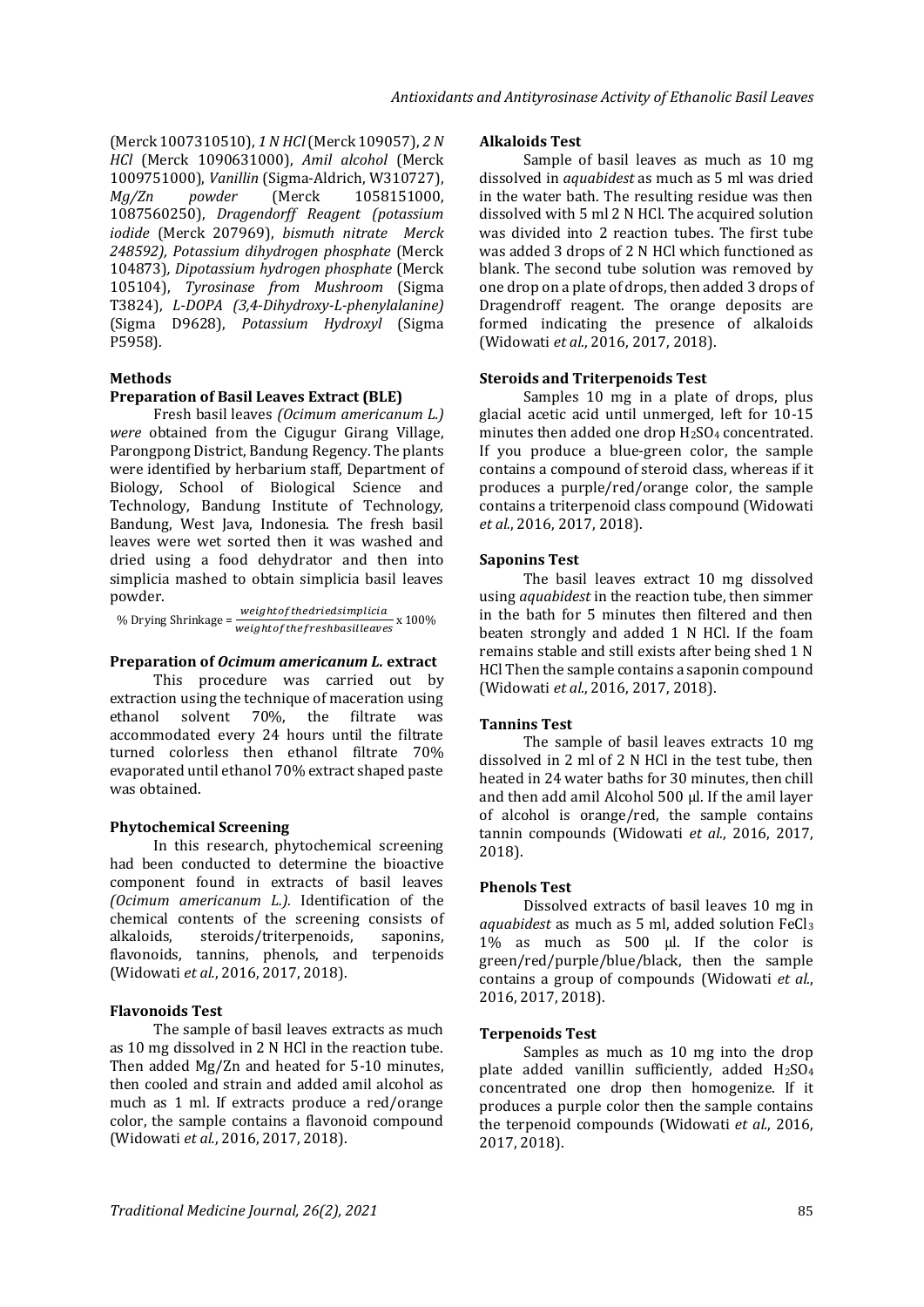|     |                           | <b>Results</b>                                                                                          |              |  |  |
|-----|---------------------------|---------------------------------------------------------------------------------------------------------|--------------|--|--|
| No. | <b>Bioactive Compound</b> | <b>Observation</b>                                                                                      | Conclusion   |  |  |
|     | Flavonoid                 | The yellow color is formed                                                                              | $(+)$        |  |  |
| 2.  | Saponin                   | Foam formed as high as $\pm$ 1 cm. The addition of 1<br>drop of HCl does not eliminate the formed foam. | $^{(+)}$     |  |  |
| 3.  | Fennel                    | Blacklist Green color is formed                                                                         | $^{(+)}$     |  |  |
| 4.  | Tanin                     | Amyl alcohol layer was not red or orange                                                                | ( - )        |  |  |
| 5.  | Steroid/Triterpenoid      | The green color is formed                                                                               | (+) Steroids |  |  |
| 6.  | Terpenoid                 | Does not produce a purple color                                                                         | ( - )        |  |  |
|     | Alkaloid                  | Orange color is formed                                                                                  | (+)          |  |  |

Table I. Phytochemical Screening Results of BLE

(+): Positive/contained; (-): Negative/not contained

# **DPPH Scavenging Activity Assay**

Antioxidant activity was tested by using the DPPH Scavenging method *(2.2-diphenyl-2 picrylhydrazil).* DPPH free radical compound is stable in aqueous or methanol solution and has the purple tape shown by the absorption in solvent methanol at a wavelength of 515-520 nm. DPPH is sensitive to light, oxygen, and pH. However, are stable in a radical form so that the possible measurement of antioxidant activity is quite accurate. Free radical DPPH can capture hydrogen atoms from the component extracts are mixed, then react into reduced shape and marked with the decline in the intensity of the color purple DPPH solution*.* As many as 200 µL DPPH 0.077 mmol in the methanol added to 50 µL basil leaf ethanol extract sample on a microplate. The mix was incubated at room temperature for 30 minutes and then its absorbance values were measured at 517 nm wavelength using a microplate reader. Negative controls were used to DPPH by as much as 250 µL, blank used whereas for DMSO absolute as much as 250 µL (Widowati *et al.*, 2016, 2017, 2018).

DPPH Scavenging Activity (%) =  $1 - \frac{Asample}{Asample}$  $\frac{150}{Acontrol}$  x 100% Asample = Sample Absorbance; Acontrol = Negative Control Absorbance.

### **Tyrosinase Enzyme Inhibitory Activity**

Inhibition of tyrosinase enzyme activity is measured by a method that has been elaborated by Sigma Aldrich, (Fais *et al.*, 2009), as well as (Tu and Tawata, 2015) with a little modification. Mix the solution consisting of 20  $\mu$ L sample (3.13 - 100) µg/mL), 20 µL of the enzyme tyrosinase from mushroom (125 U/mL), and 140 µL potassium phosphate buffer (20 mM, pH 6.8) incubated at room temperature for 15 minutes. It is prepared also to control which only contains 20 µL of enzyme and 160 µL phosphate buffer and the blank

contains only 160  $\mu$ L phosphate buffer and 20  $\mu$ L sample. Next, mix the solution was added as many as 20 µL substrate l-dopa (1.5 mM) and incubated again at room temperature for 10 minutes. Absorbance is measured using a wavelength of 470 nm.

Inhibitory Activity (%) (Gupta *et al.*, 2009)= $\frac{C-S}{2}$  $\frac{c}{c} \times 100$  $C =$  Absorbance of enzyme activity without the sample; S = Absorbance of enzyme activity with the addition of a tested sample.

IC50 value is defined as the concentration of the samples needed to effect a reduction of 50% of the DPPH absorbance.  $IC_{50}$  value is then obtained after the relationship test between concentration and % inhibition (Warsi and Sholichah, 2017).

### **Data Analysis**

In this study, the analysis of the test used in this study is a one-way ANOVA (One-way ANOVA) followed by Post Hoc Tukey tests using a Test with a confidence level of 95% ( $\alpha$  = 0.05).

# **RESULT AND DISCUSSION Phytochemical Screening**

The phytochemical screening is a qualitative analysis that includes diverse organic compounds formed and hoarded by living beings (Widowati *et al.*, 2016, 2017, 2018). The results of phytochemical screening can be seen in Table I.

Table I shows the result that Basil leaves extract *(Ocimum americanum L.)* contains flavonoids, saponins, phenols, steroids, and alkaloids, as well as does not contain tannins, triterpenoid, and terpenoids.

Flavonoids are polar compounds because they have some hydroxyl groups. Therefore, the flavonoids are generally soluble in polar solvents such as ethanol that serves as a flavonoid-free of its salt shape. The addition of concentrated hydrochloric acid serves for the flavonoids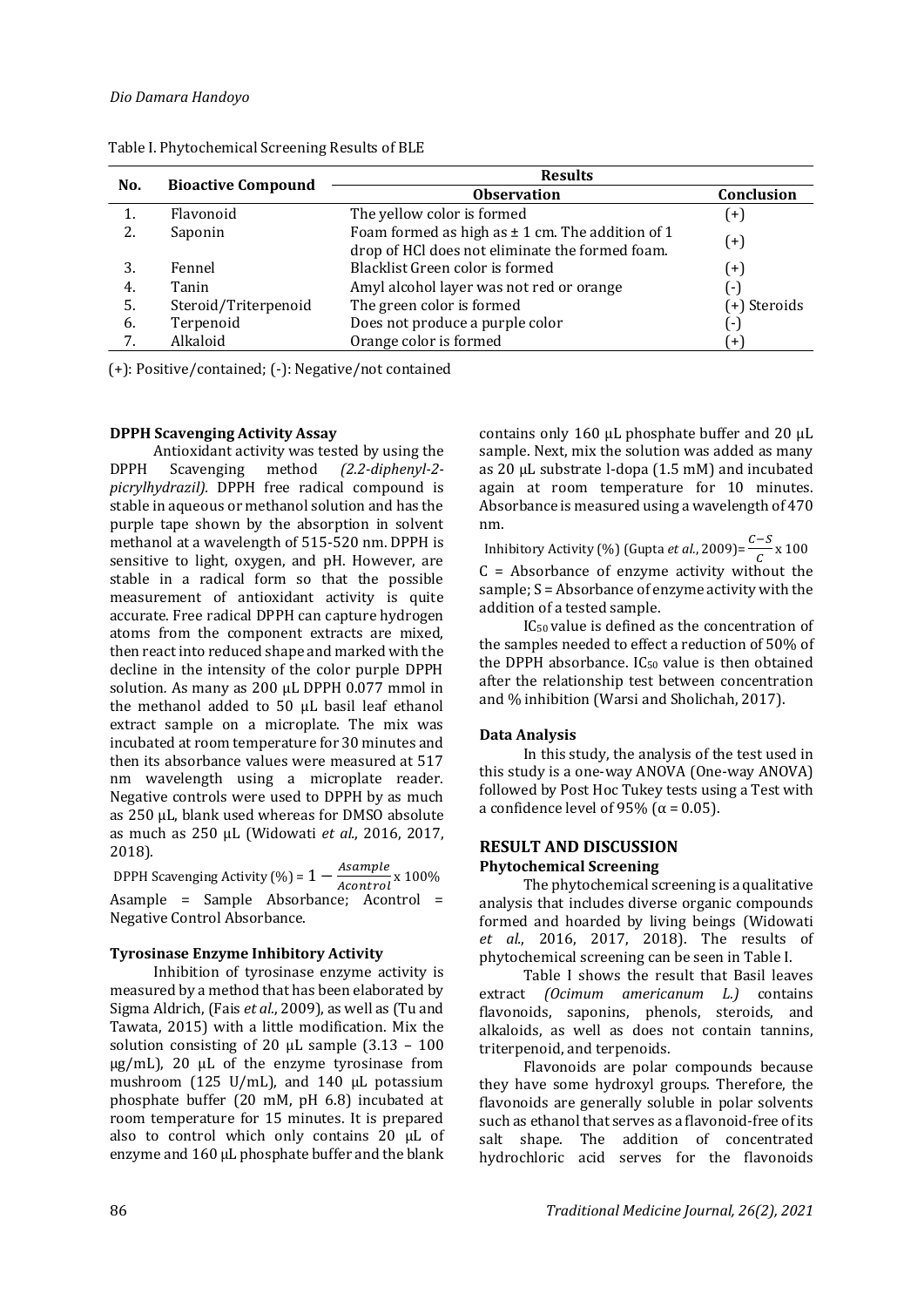| <b>Final Concentration</b> | Mean of DPPH Scavenging Activity (%) |                               |  |
|----------------------------|--------------------------------------|-------------------------------|--|
| $(\mu g/mL)$               | <b>BLE</b>                           | Eugenol                       |  |
| 200                        | 95.36 ± 1.54 $e$                     | $98.69 \pm 0.33$ g            |  |
| 100                        | 94.83 ± 0.34 $e$                     | $77.52 \pm 0.17$ f            |  |
| 50                         | $77.76 \pm 5.20$ d                   | $69.01 \pm 0.56$ <sup>e</sup> |  |
| 25                         | $57.26 \pm 0.66$ c                   | $61.33 \pm 0.15$ <sup>d</sup> |  |
| 12.5                       | $42.83 \pm 0.14$ b                   | 55.90 $\pm$ 0.27 $\degree$    |  |
| 6.250                      | 34.50 $\pm$ 0.63 a                   | 52.03 ± 0.17 b                |  |
| 3.125                      |                                      | $51.12 \pm 0.73$ b            |  |
| 1.563                      |                                      | $46.32 \pm 1.13$ <sup>a</sup> |  |

| Table II. DPPH Scavenging Activity of BLE and Eugenol |  |  |
|-------------------------------------------------------|--|--|
|                                                       |  |  |

Data were presented as mean  $\pm$  standard deviation. Different small letters in the same column are significant at P < 0.05 (Tukey HSD post hoc test).

protonation to the flavonoids salts formed. After the addition of magnesium powder, positive results are indicated by the change in the color of the solution to black reddish, yellow, or orange (Rumagit *et al.*, 2015). Foam formed due to the saponins compound has physical properties that are easily soluble in water and will cause foam (Suharto, Edy and Dumanauw, 2012). Discoloration occurs when the addition of a FeCl<sup>3</sup> reacts with one of the hydroxyl groups present in the polyphenols (Aini, 2014).

The alkaloid test results show the formation of orange or orange colors. The alkaloid testing is carried out using a reagent/reactant of Dragendroff, where the resulting positive result is an orange precipitate for dragendroff. The deposits are potassium alkaloids. Reagent Dragendorff contains bismuth nitrate and potassium iodide in a solution of glacial acetic acid *(potassium Tetraiodobismutat (III)).* In the manufacture of Dragendorff reagent, the purpose of bismuth nitrate is dissolved in HCl in order not to occur hydrolysis reaction due to easily hydrolyzed saltsalt forming bismuth ions (BiO+) (Ergina, Nuryanti S and Pursitasari, 2014)

The ingredients that are not contained in BLE, are tannins, triterpenoids, and terpenoids. However, the results of this research are similar to the research results of Ergina, Nuryanti S and Pursitasari, 2014 showing the unenlisted triterpenoid compounds that can be caused due by the use of solvents used in the extraction process are Polar and semi-polar solvents. Because the triterpenoid compound is a compound that is nonpolar so these compounds cannot be extracted perfectly on the solvent. Terpenoids compounds are generally nonpolar so that they can be extracted with non-polar n-hexane solvents (Ginting *et al.*, 2017)

According to Lisan, 2015, hydrolyzed tannins are usually found in lower quantities compared to condensing tannins in plants. The tannins are condensed in many woody plants (Monisa *et al.*, 2016). In this study, researchers assume that the types of plants and parts of plants used as samples can also affect the presence or absence and large or small a compound content and in this research used as a sample is Basil plants that do not include woody plants, as well as the parts used, are leaves.

### **DPPH Scavenging InhibitoryActivity**

*2.2-diphenyl-2-picrylhydrazil* (DPPH) is a compound of hydrogen radicals. DPPH will take a hydrogen atom in a compound. The reaction mechanism of the DPPH is taking place through electron transfer. The DPPH is purple solution gives the maximum absorption at 517 nm. DPPH solution will oxidize compounds in plant extracts. This process is characterized by the purple solution color fading away into yellow color (Widowati *et al.*, 2016, 2017, 2018). The percentage DPPH scavenging activity of *BLE* and eugenol can be seen in Table II and the median inhibitory concentration  $(IC_{50})$  of samples based on DPPH scavenging activity can be seen in Table III.

Table II shows the percentage of DPPH scavenging activity of BLE and eugenol. In the highest concentration, BLE has a lower value (95.36±1.54%) than eugenol does (98.69±0.33%).

Table III shows the result that BLE has higher  $IC_{50}$   $(20.55\pm0.04 \text{ µg/ml})$  compared to eugenol (2.44  $\pm$  0.26 μg/mL). This indicates that BLE has lower DPPH scavenging activity than eugenol does.

Antioxidant compounds such as phenolic acids, polyphenols, and flavonoids can reduce or inhibit free radicals by inhibiting oxidative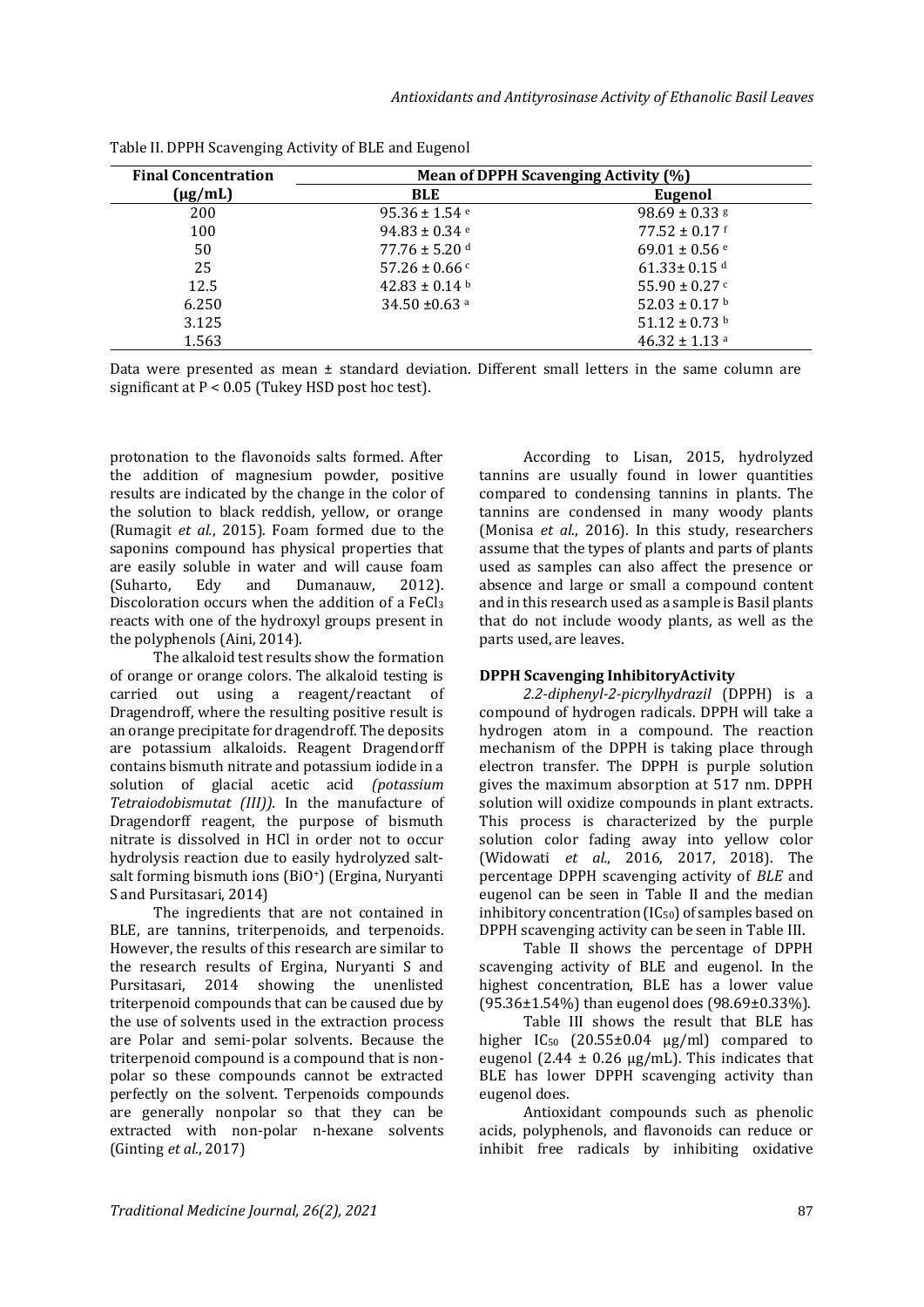# *Dio Damara Handoyo*

| <b>Sample</b> | <b>Linear Regression</b> | $\mathbb{R}^2$ | $IC_{50}$ ( $\mu$ g/mL) | $IC_{50}$ ( $\mu$ g/mL) |
|---------------|--------------------------|----------------|-------------------------|-------------------------|
| <b>BLE</b>    | $y = 0.6403x + 37.73$    | 0.88           | 19.16                   |                         |
|               | $y = 0.6236x + 36.762$   | 0.95           | 21.23                   |                         |
|               | $y = 0.6202x + 36.808$   | 0.94           | 21.27                   | $20.55 \pm 0.04$        |
|               | $y = 0.628x + 37.1$      | 0.93           | 20.54                   |                         |
| Eugenol       | $y = 0.4154x + 49.205$   | 0.94           | 1.91                    |                         |
|               | $y = 0.4176x + 49.094$   | 0.95           | 2.17                    | $2.44 \pm 0.26$         |
|               | $y = 0.4262x + 48.959$   | 0.94           | 2.44                    |                         |
|               | $y = 0.4262x + 48.959$   | 0.94           | 2.44                    |                         |

Table III. IC<sup>50</sup> Value of DPPH Scavenging Activity of BLEand Eugenol

|  | Table IV. Antityrosinase Activity of BLE and Eugenol |  |  |
|--|------------------------------------------------------|--|--|
|--|------------------------------------------------------|--|--|

|                             | Mean of Antityrosinase Activity (%) |                               |  |  |
|-----------------------------|-------------------------------------|-------------------------------|--|--|
| Final Concentration (µg/mL) | Ocimum americanum L.                | Eugenol                       |  |  |
| 200                         | 67.98 $\pm$ 0.44 $\degree$          | 92.59 ±1.49 $f$               |  |  |
| 100                         | 54.89 ±0.15 $d$                     | 69.16 $\pm$ 0.21 $\degree$    |  |  |
| 50                          | 48.11 $\pm 0.80$ c                  | 59.78 $\pm$ 0.26 d            |  |  |
| 25                          | 45.62 $\pm$ 1.00 b                  | 54.92 ±0.89 $c$               |  |  |
| 12.5                        | 39.06 $\pm$ 0.68 a                  | $46.24 \pm 0.29$ <sup>b</sup> |  |  |
| 6.25                        | $37.55 \pm 0.76$ <sup>a</sup>       | $41.71 \pm 0.39$ <sup>a</sup> |  |  |

Data were presented as mean  $\pm$  standard deviation. Different small letters in the same column are significant at  $P < 0.05$  (Tukey HSD post hoc test).

mechanisms. The main characteristic of antioxidants is the ability to capture or inhibit free radicals because these free radicals can oxidize nucleic acids, proteins, fats, or DNA and can initiate a degenerative disease (Fidrianny, Rizkiya and Ruslan, 2015).

Antioxidant activity test with the DPPH method is based on a reduction of DPPH which is a stable free radical. Free radical DPPH *(2.2-Diphenyl-1-Picrylhydrazyl)* has an electron that can provide maximum absorption at 517 nm (purple color). When antioxidants react with DPPH which is a stable free radical will be paired due to the presence of hydrogen donors (e.g. antioxidant) and transformed into DPPH-H later as a consequence of the absorption of DPPH will be reduced. In the form of DPPH-H, the result obtained is decolorization or color change to yellow due to electron capture. Thus, the more decolorization occurs, the higher the ability to reduce free radicals. In other words, antioxidants can reduce the purple DPPH radicals into yellow diphenyl-picrylhydrazine when the fluid from the DPPH is mixed with the substance that can donate hydrogen atoms, it will occur in the form of nonradical discoloration *(Diphenyl-picrylhydrazine)* with a loss of purple. (Shekhar and Goyal, 2014; Bamidele, Bamidele and Nnate, 2017)

# **Antityrosinase Activity**

Whitening agents play a role in many levels of melanogenesis or melanin formation in the skin and little-known as a competitive inhibitor of tyrosinase. Tyrosinase enzyme is involved in the process of melanogenesis and catalysis of the oxidation process of tyrosine into *dihydroxyphenylalanine* (L-DOPA) and of L-DOPA into L-DOPA-quinone (Kamkaen, Mulsri and Treesak, 2007; Wuttisin *et al.*, 2017). Tyrosinase catalyzes the oxidation reactions that produce chromophore and tyrosine can be detected at wavelengths of up to 510 nm. The reaction of the enzyme tyrosinase substrate with L-DOPA is producing the orange color. The enzyme tyrosinase inhibitory activity was marked by a decline in orange color that is formed or the result of the reaction is colored more light. It also simultaneously mark the presence of antioxidant activity in the reaction (Fais *et al.*, 2009; Tu and Tawata, 2015).

Based on Table IV, the antityrosinase activity of BLE and eugenol. In the highest concentration (200µg/mL), BLE has lower value (67.98  $\pm$ 0.44 %) than eugenol does (92.59  $\pm$ 1.49 %).

Table V shows the result that BLE has higher IC<sub>50</sub> (35.59  $\pm$  0.83  $\mu$ g/mL) compared to eugenol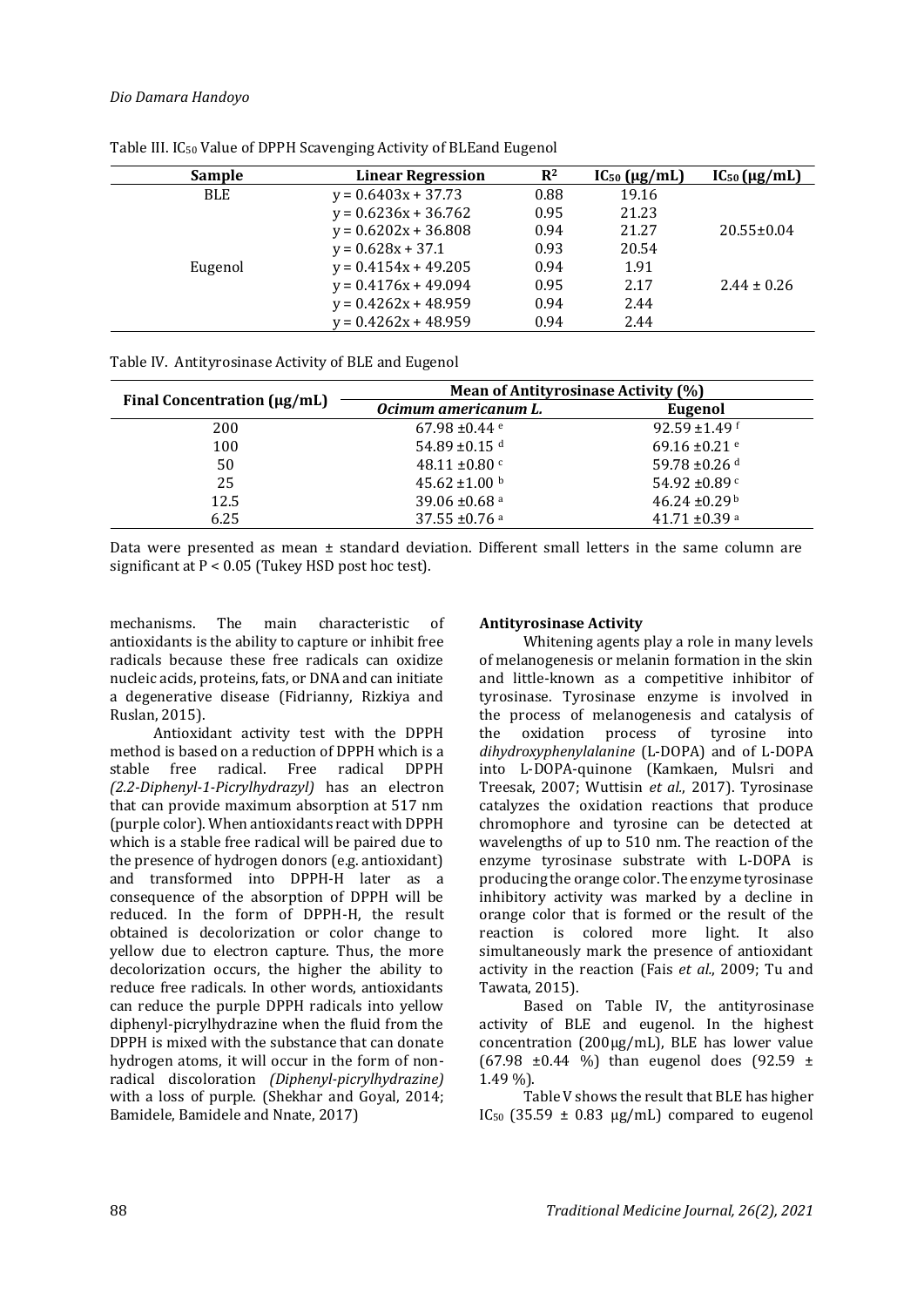| Sampel  | Persamaan              | $\mathbb{R}^2$ | $IC_{50}$ ( $\mu$ g/mL) | $IC_{50}$ (µg/mL) |
|---------|------------------------|----------------|-------------------------|-------------------|
| BLE.    | $y = 0.4972x + 44.779$ | 0.97           | 37.48                   |                   |
|         | $y = 0.4973x + 44.377$ | 0.97           | 35.86                   |                   |
|         | $y = 0.4732x + 44.886$ | 0.97           | 36.43                   | $35.59 \pm 0.83$  |
|         | $y = 0.4892x + 44.681$ | 0.97           | 36.59                   |                   |
| Eugenol | $y = 0.2965x + 38.86$  | 0.97           | 10.50                   |                   |
|         | $y = 0.3 x + 39.243$   | 0.95           | 11.31                   | $10.87 \pm 0.41$  |
|         | $y = 0.3013x + 39.023$ | 0.97           | 10.81                   |                   |
|         | $y = 0.2993x + 39.05$  | 0.97           | 10.50                   |                   |

Table V. IC50 Value of Antityrosinase Activity of BLE and Eugenol

 $(10.87\pm0.41 \,\mu g/mL)$ . This indicates that BLE has an activity to inhibit tyrosinase enzyme, but has lower activity than eugenol does.

Hyperpigmentation is characterized by the absence of production and accumulation of melanin or an increase in the number of melanocyte cells. Accumulated hyperpigmentation can be caused by *lentigo* (flat brown spots on the skin), *nevus* (usually congenital nodules), and *ephelis* (red spots), or inflammatory states such as acne and eczema (Di Petrillo *et al.*, 2016). Bleach agents play a role in various levels in melanogenesis or the formation of melanin in the skin and are widely known as competitive inhibitors of tyrosinase. Tyrosinase is an enzyme involved in the process of melanogenesis and the catalyzation of the process of oxidation of tyrosine into *dihydroxyphenylalanine* (DOPA) and from DOPA into DOPA-quinone.

# **CONCLUSION**

Basil leaf extract has lower antioxidant activity through the DPPH scavenging activity and antiaging activity through the inhibition of tyrosinase compared to the eugenol compound. From phytochemical assay obtained that BLE contains flavonoids, saponins, phenols, steroids, and alkaloids as well as negative tannins, triterpenoids, and terpenoids. IC<sup>50</sup> value of DPPH scavenging activity and tyrosinase inhibition of BLE indicates that BLE has potential as a natural antioxidant and antiaging ingredient for daily consumption.

# **ACKNOWLEDGEMENT**

We gratefully acknowledge the methodology and facilities support of the Biomolecular and Biomedics Research Center, Aretha Medika Utama, Bandung, Indonesia. Thank you also to the Faculty of Medicine at Prima Indonesia University which has provided research facilities as well as the parties involved in this research.

## **REFERENCES**

- Aini, K. (2014) 'Skrining Fitokimia dan Penentuan Aktivitas Antioksidan serta Kandungan Total Fenol Ekstrak Buah Labu Siam (Sechium edule (Jacq.) Sw.)', in. Proceeding at National Seminar and Workshop of Biology and Learning: pp. 1004-1009.
- Bariyah, S.Kahir-ul *et al.* 2012. *Ocimum Basilicum: A Review on Phytochemical and Pharmacological Studies.* Jurnal Pak. J. Chem: Pakistan. 2012; 2(2), pp. 78-85.
- Bamidele, A., Bamidele, A. P. and Nnate, D. A. (2017) 'Evaluation of antioxidant potentials of the methanolic leaf extracts of vegetables, fruits and medicinal plants commonly consumed in Kaduna state, Nigeria', 5(1), pp. 388–393.
- Bhawani, S.A., Sulaiman, O., Hashim, R., dan Ibrahim, M.N.M. 2011. *Thin-layer chromatographic analysis of steroids*. Trop J Pharm Res.: Nigeria. 2011; 9(3), pp. 301-313
- Chaiyana, Wantida *et al.* 2019. *Ocimum sanctum Linn. as a natural source of skin anti-aging compounds*. Elsevier: Industrial Crops & Products Journal: USA. 2019; 127(2019), pp. 217-224
- Charrisa, Meiliana, Joshita D., dan Berna E.. 2016. *Antioxidant Activity Screening, Inhibition of Tyrosinase and Efficacy Test of Gel Containing Taya Cortex (Nauclea subdita) Extract on Human Skin.* The Indonesian Pharmaceutical Journal: Jakarta . 2016; 6(2), pp. 98-107
- D'Orazio, J. *et al.* (2013) 'UV radiation and the skin', *International Journal of Molecular Sciences*, 14(6), pp. 12222–12248.
- Di Petrillo, A. *et al.* (2016) 'Tyrosinase inhibition and antioxidant properties of Asphodelus microcarpus extracts', *BMC Complementary and Alternative Medicine*, 16(1), pp. 1–9.
- Ergina, Nuryanti S, P. and Pursitasari, I. (2014) 'Uji Kualitatif Senyawa Metabolit Sekunder pada Daun Palado (Agave angustifolia) yang Diekstraksi dengan Pelarut Air dan Etanol',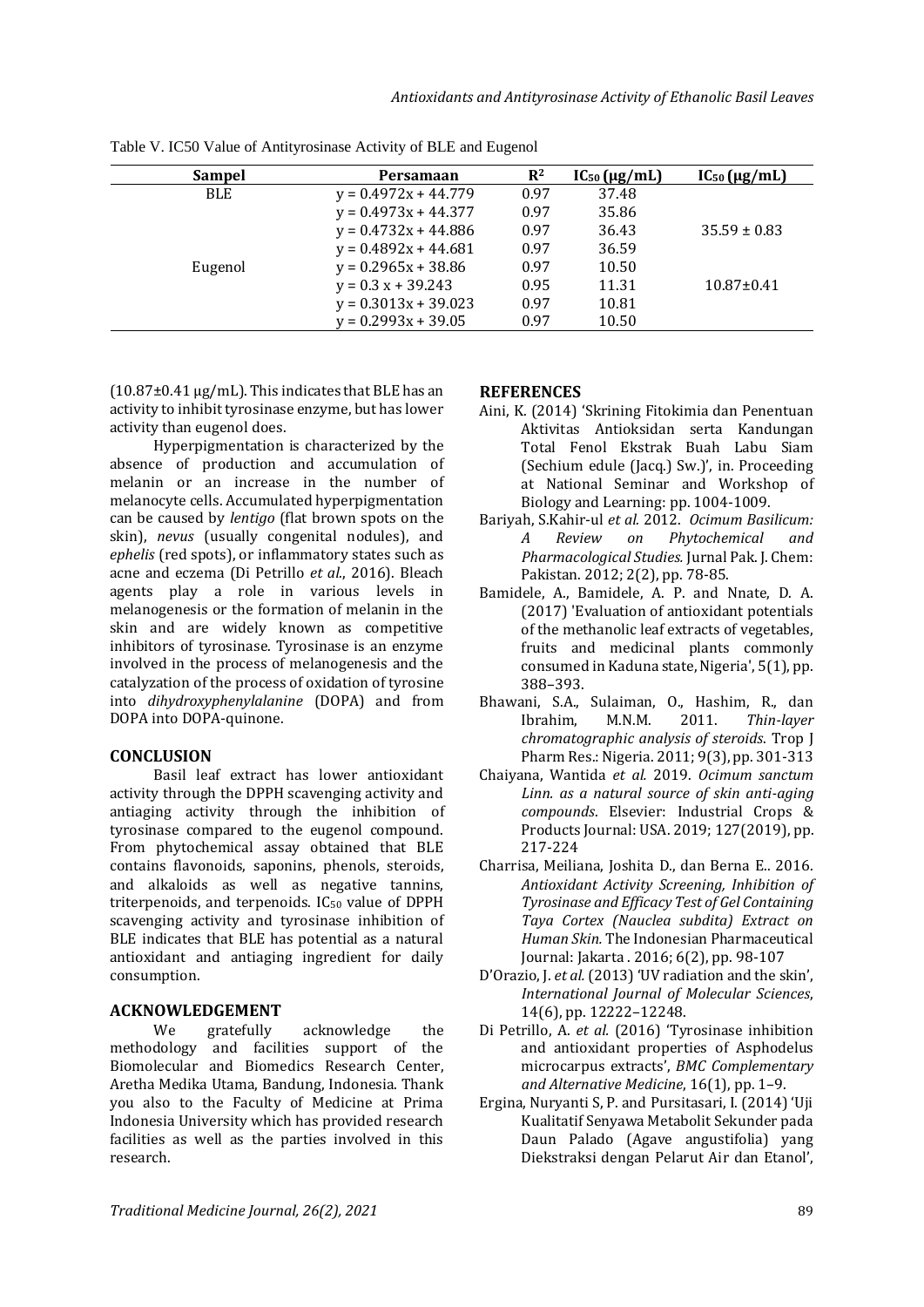*Jurnal Akademika Kimia*, 3(3), pp. 165–172.

- Erviana, Linda, Abd. Malik, dan Ahmad Najib. 2016. *Free radical scavenging test of basil leaves (Ocimum basilicum L.) ethanol extract by using DPPH Method*. Indonesian Phytopharmaca Journal: Makassar. 2016: 3(2), pp. 164-168
- Fais, A. *et al.* (2009) 'Tyrosinase inhibitor activity of coumarin-resveratrol hybrids', *Molecules (Basel, Switzerland)*, 14(7), pp. 2514–2520.
- Fidrianny, I., Rizkiya, A. and Ruslan, K. (2015) 'Antioxidant activities of various fruit extracts from three solanum sp. using DPPH and ABTS method and correlation with phenolic, flavonoid and carotenoid content', *Journal of Chemical and Pharmaceutical Research*, 7(5), pp. 666–672.
- Ginting, B. *et al.* (2017) 'Antioxidant Activity of N-Hexane Extract of Nutmeg Plants From South Aceh Province', *Jurnal Natural*, 17(1), p. 39.
- Girsang, E. *et al.* (2015) 'Serbuk biji salak (Salacca zalacca ) sebagai bioadsorben dalam memperbaiki kualitas minyak goreng bekas', *Prosiding Seminar Nasional Pendidikan Sains (SNPS)*, (November), pp. 583–594.
- Güez, C. M. *et al.* (2017) 'Evaluation of basil extract (Ocimum basilicum L.) on oxidative, antigenotoxic and anti-inflammatory effects in human leukocytes cell cultures exposed to challenging agents', *Brazilian Journal of Pharmaceutical Sciences*, 53(1).
- Gupta, V. *et al.* (2009) 'In vitro evaluation of antioxidant and free radical scavenging activities of Rhodiola imbricata', *J. of Complementary & Integrative Medicine*, 6, p. 12.
- Kamkaen, N., Mulsri, N. and Treesak, C. (2007) 'Screening of Some Tropical Vegetables for Anti-tyrosinase Activity', *Thai Pharmaceutical and Health Science Journal*, 2(1), pp. 15–19. Available at: http://www.fao.org/ag/Ags/agsi/ENZYME FINAL/Enzymatic Browning.html.
- Khair-ul-Bariyah, S., Ahmed, D. and Ikram, M. (2012) 'Ocimum Basilicum: A Review on Phytochemical and Pharmacological Studies', *Pakistan Journal of Chemistry*, 2(2), pp. 78–85.
- Lestari et al. 2018. *Antioxidant activity in gayam leaves extract (Incarpus fagiferus Fobs).*  Biosfera: Purwokerto. 2018: 35(1), pp. 37 – 43.
- Lisan, F. R. (2015) 'Penentuan Jenis Tanin secara Kualitatif dan Penetapan Kadar Tanin dari Serabut Kelapa (Cocos Nucifera L.) secara Permanganometri', *Calyptra: Jurnal Ilmiah Mahasiswa Universitas Surabaya*, 4(1), pp. 1– 10.
- Maesaroh, K., Dikdik K., dan Jamaludin A. A. 2018. *Perbandingan Metode Uji Aktivitas Antioksidan DPPH, FRAP dan FIC Terhadap Asam Askorbat, Asam Galat dan Kuersetin*. Chimica et Natura Acta: Sumedang. 2018; 6(2), pp. 93-100
- Martiningsih, Ni W., dan Ida A. P. S. 2017. *Phytochemical Screening and antifungal activity of essential oils of basil leaves (Ocimum sp.)*. Proceeding SENARI 5th UNDIKSHA: Bali. 2017, pp. 631-636
- Monisa, F. S. *et al.* (2016) 'Potensi Ekstrak Tanin Daun dan Kulit Batang Surian sebagai Penghambat α -Glukosidase ( Tannin Extract Potential of Surian Leaf and Bark as α - Glucosidase Inhibitor )', *Jurnal Ilmu Teknologi Kayu Tropis*, 14(2), pp. 156–164.
- Ningrum, R., Elly P., dan Sukarsono. 2016. *Identification of Rhodomyrtus tomentosa Stem as Biology Instructional Material for Senior High School X Grade*. Indonesian Biology Education Journal: Malang. 2016; 2(3): 231-236
- Noer, S., Rosa D. P., dan Efri G. 2018. *Determination of phytochemical compound levels (tannins, Saponin and flavonoids as Kuersetin) on Leaves extract rue (Ruta angustifolia L.).*  Eksakta: Yogyakarta. 2018; 18(1), pp. 19-29
- Prabawati, Susy Y., dan Arini F. A. 2015. *Utilization of natural ingredients eugenol as an antioxidant substance.* Kaunia: Yogyakarta.2015; 11(1), pp. 11-18
- Ramadani. 2016. *Terpenoid the natural chemical compound*. IAIN Kerinci journal: Jambi. 2016; 1(1), pp. 1-9
- Redha, Abdi. 2010. *Flavonoid: Structure, Antioxidative characteristic, and the role in biologic system.* Belian Journal: Pontianak. 2010; 9(2), pp. 196-202
- Rasul, A. *et al.* (2011) 'Evaluation for antierythmic and depigmenting effects of a newly formulated emulsion containing basil extract', 5(26), pp. 6249–6253.
- Rumagit, H. M. *et al.* (2015) 'UJI FITOKIMIA DAN UJI AKTIVITAS ANTIOKSIDAN DARI EKSTRAK ETANOL SPONS Lamellodysidea herbacea Program Studi Farmasi Fakultas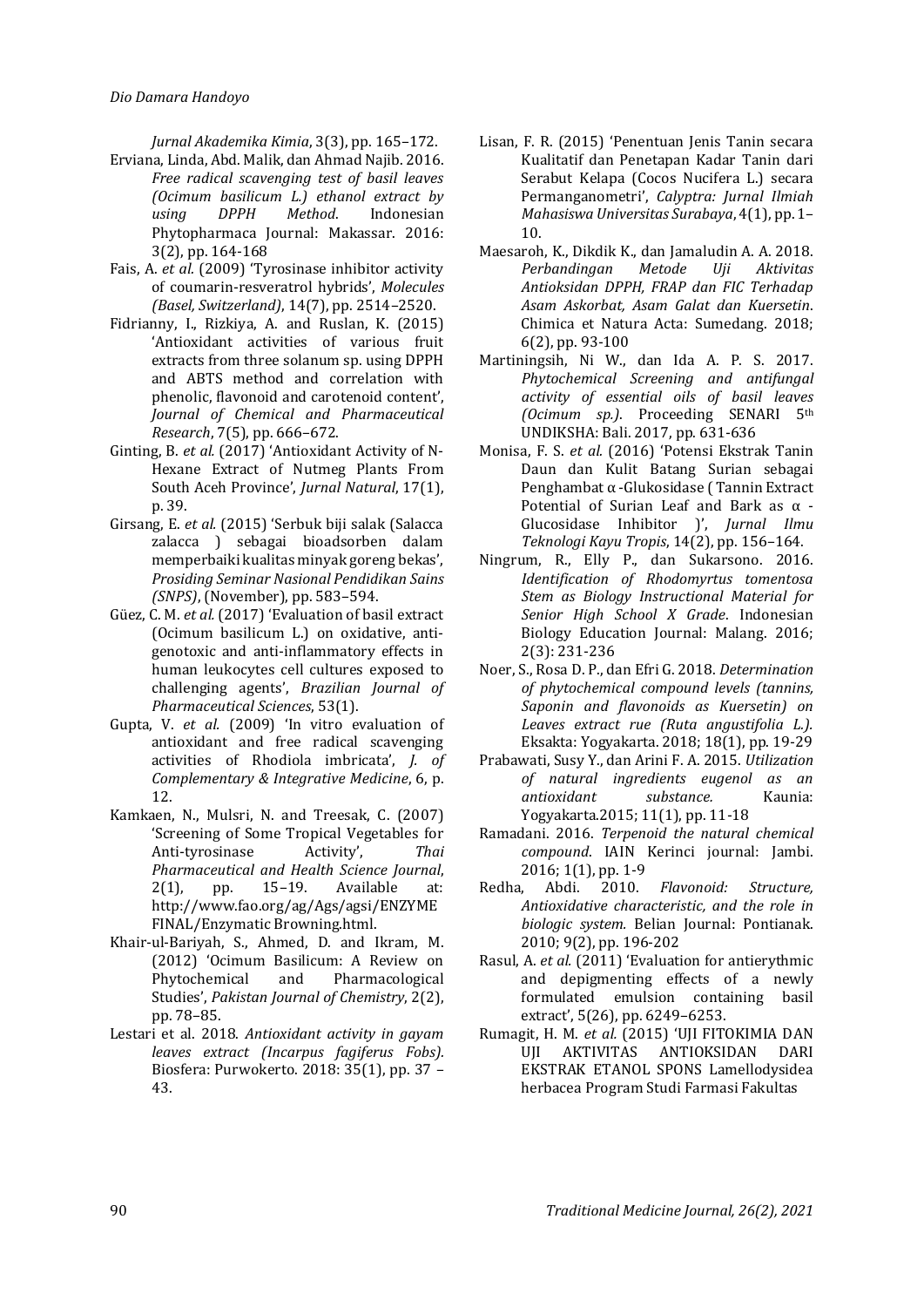MIPA UNSRAT Manado', *PHARMACONJurnal Ilmiah Farmasi – UNSRAT Agustus*, 4(3), pp. 2302–2493.

- Saeio, K., Wantida C., dan Siriporn O. 2011. *Antityrosinase and antioxidant activities of essential oils of edible Thai plants*. Drug Discoveries & Therapeutics Journal: Japan. 2011; 5(3), pp. 144-149
- Samejo, M,Q., Memon, S., Bhanger, M.I., dan Khan, K. M. 2013. *Isolation and characterization of steroids from Calligonum polygonoides.* J. Pharmacy Res*.*: India. 2013; 6, pp. 346-349
- Serlahwaty, Diana dan Atika Nourmela Sevian. 2016. *Antioxidant Scavenging Activity of Strawberry and Tomato 96% Ethanolic Extract Combination using ABTS Method*. Proceeding of Mulawarman Pharmaceuticals Conferences: Samarinda. 2016; 3(2), pp. 322-330
- Shekhar, T. and Goyal, A. (2014) 'Antioxidant Activity by DPPH Radical Scavenging Method of Ageratum conyzoides Linn. Leaves', *American Journal of Ethnomedicine*, 1, pp. 244–249.
- Sofiana, Rahmi, Anak A.G.P Wiraguna, dan Wimpie Pangkahila. 2017*. The Ethanol Extract Of The Mengkudu Seed (Morinda citrifolia) Is As Effective As Hydroquinone Cream In Preventing The Increase In The Number Of Melanin Skin (Cavia porcellus) Melanin Exposed By Ultraviolet B Light.* eBM journal: Manado. 2017; 5(1), pp. 1-6
- Suharto, M., Edy, H. J. and Dumanauw, J. M. (2012) 'ISOLASI DAN IDENTIFIKASI SENYAWA SAPONIN DARI EKSTRAK METANOL BATANG PISANG AMBON(Musa paradisiaca var. sapientum L.)', in. Pharmacon: Manado. 2012; 1(2), pp. 86-92
- Sulastri, T. 2009. *Analysis Of Tanin Levels of Water Extract and Ethanol Extract in Betel Nut (Areca catechu. L).* Chemica journal: Yogyakarta. 2009; 10(1), pp. 59-63
- Sun, Liping *et al.* 2017. *Antioxidant and Antityrosinase Activities of Phenolic Extracts fromRape Bee Pollen and InhibitoryMelanogenesis by cAMP/MITF/TYRPathway in B16 Mouse Melanoma Cells*. Journal Frontiers in Pharmacology: Switzerland. 2017; 8(104), pp. 1-9.
- Sungthong, B., dan Methin P. 2015. *Anti-Tyrosinase and DPPH Radical Scavenging Activities of Selected Thai Herbal Extracts Traditionally Used as Skin Toner*. Phcog J: India. 2015; 7(2),

pp. 97-101

- Tu, P. T. B. and Tawata, S. (2015) 'Anti-Oxidant, Anti-Aging, and Anti-Melanogenic Properties of the Essential Oils from Two Varieties of Alpinia zerumbet.', *Molecules (Basel, Switzerland)*, 20(9), pp. 16723– 16740.
- Wahdaningsih, S, EP Setyowati, dan S Wahyono. 2011. *Free Radical Scavenging Activity Of (Alsophila glauca J. Sm).*Trad Med J.: Yogyakarta. 2011; 16 (3), pp. 156-160
- Warsi and Sholichah, A. R. (2017) 'Phytochemical screening and antioxidant activity of ethanolic extract and ethyl acetate fraction from basil leaf (Ocimum basilicum L.) by DPPH radical scavenging method', *IOP Conference Series: Materials Science and Engineering*, 259(1).
- Werdhasari, Asri. 2014. *Antioxidant role in life.* Biotek Medisiana Indonesian Journal: Jakarta. 2014; 3(2), pp. 59-68.
- Widowati, W. *et al.* (2016) 'Antioxidant and Anti Aging Assays of Oryza sativa Extracts, Vanillin and Coumaric Acid', *Journal of Natural Remedies*, 16, p. 88.
- Widowati, W. *et al.* (2017) 'Antioxidant and Antiaging Assays of Hibiscus sabdariffa Extract and Its Compounds', *Natural Product Sciences*, 23, pp. 192–200.
- Widowati, W. *et al.* (2018) 'Antioxidant and antiaging activities of Jasminum sambac extract, and its compounds', *Journal of Reports in Pharmaceutical Sciences*, 7, pp. 270–285.
- Wink, Michael. 2007. *Ecological roles of alkaloids. In: Modern Alkaloids. Structure, Isolation, Synthesis, and Biology (Fattorusso E. and Taglialatela-Scafati O., eds.).* Wiley-VCH: Weinheim, pp 3 – 24.
- Wuttisin, N. *et al.*(2017) 'Anti-tyrosinase activity of orange peel extract and cosmetic formulation', *International Food Research Journal*, 24(5), pp. 2128–2132.
- Yanuartono *et al.* 2017. *Saponins: Impact on Livestock (Reviews).* Sriwijaya journal of animal science. Palembang. 2017; 6(2), pp. 79-90
- Yonathan, K. H., Lintong, P. M. and Durry, M. F. (2016) 'Pengaruh pemberian ekstrak biji kakao (Theobroma cacao) terhadap jumlah pigmen melanin kulit tikus Wistar (Rattus novergicus) yang dipapar sinar matahari', *Jurnal e-Biomedik*, 4(2).
- Zahra, Salsabila, dan Yoppi Iskandar. 2017. *Article*